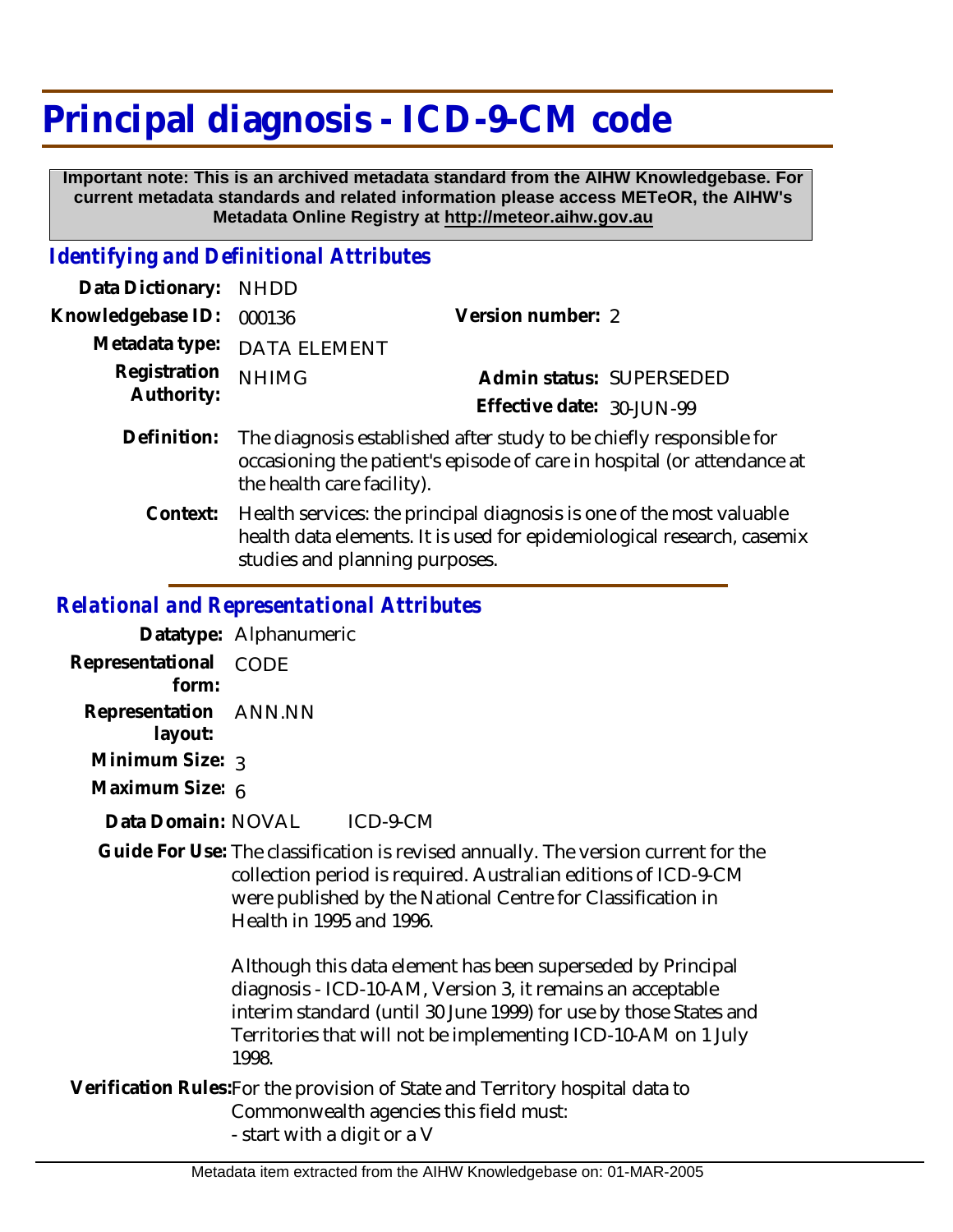- be reported as per coding guidelines

Some diagnosis codes cannot be used, and will result in a fatal error. These relate to Diagnosis Related Groups 951, 955 and 956, which are too imprecise to be acceptable as principal diagnosis. A list of diagnosis codes grouped under these three Diagnosis Related Groups is available from the Diagnosis Related Group Development Section, Classification and Payments Branch, Health Services Development Division, Department of Health and Family Services.

Diagnosis codes starting with an E, describing the circumstances that cause an injury, rather than the nature of the injury, cannot be used as principal diagnosis

Diagnosis codes starting with an M are morphology codes, cannot be used as principal diagnosis and will result in a fatal error.

Collection Methods: A principal diagnosis should be recorded for each episode of patient care. Where the principal diagnosis is recorded prior to discharge (as in the annual census of public psychiatric hospital inpatients), it is the current provisional principal diagnosis. Only use the admission diagnosis when no other diagnostic information is available. The current provisional diagnosis may be the same as the admission diagnosis.

Related metadata: supersedes previous data element Principal diagnosis version 1 relates to the data element Additional diagnosis - ICD-9-CM code version 3

is a qualifier of Principal procedure version 1

is a qualifier of Principal procedure version 2

is a qualifier of Principal procedure - ICD-9-CM code version 3 relates to the data element Additional procedures - ICD-9-CM code version 3

relates to the data element External cause - major external cause version 3

relates to the data element External cause - human intent version 3 relates to the data element Place of occurrence of external cause of injury - admitted patient - ICD-9-CM version 3

relates to the data element Place of occurrence of external cause of injury - non-admitted patient version 3

relates to the data element Diagnosis related group version 1 is used in the derivation of Major diagnostic category version 1 is an alternative to Nature of main injury - non-admitted patient version 1

is an alternative to Bodily location of main injury version 1